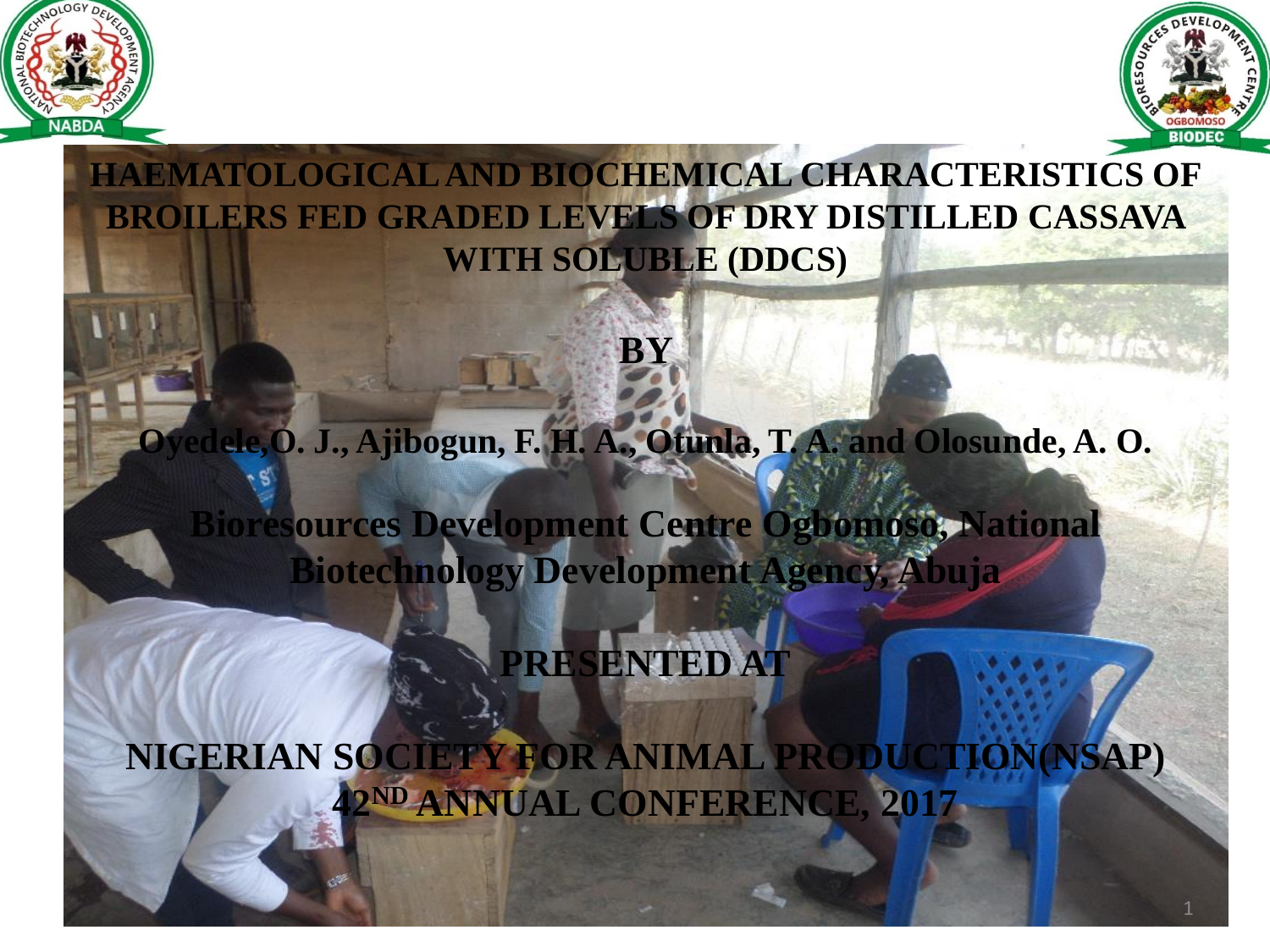## **INTRODUCTION**

- Nigeria advocates the use of alternative and sustainable fuel source
- There is a need to research into the potential use of the waste product from this fuel industry
- Dry Distilled Cassava with Soluble (DDCS) is an unconventional feed a waste product from the fermentation and distillation process of cassava in ethanol production (Mahmud *et al*., 2016)
- Adenkola *et al*., 2011 reported the importance of dietary constituents and its effects on blood components and constituents
- Hence, this study was designed to evaluate the effect of graded levels of DDCS on the haematology and biochemical profiles of broiler of chickens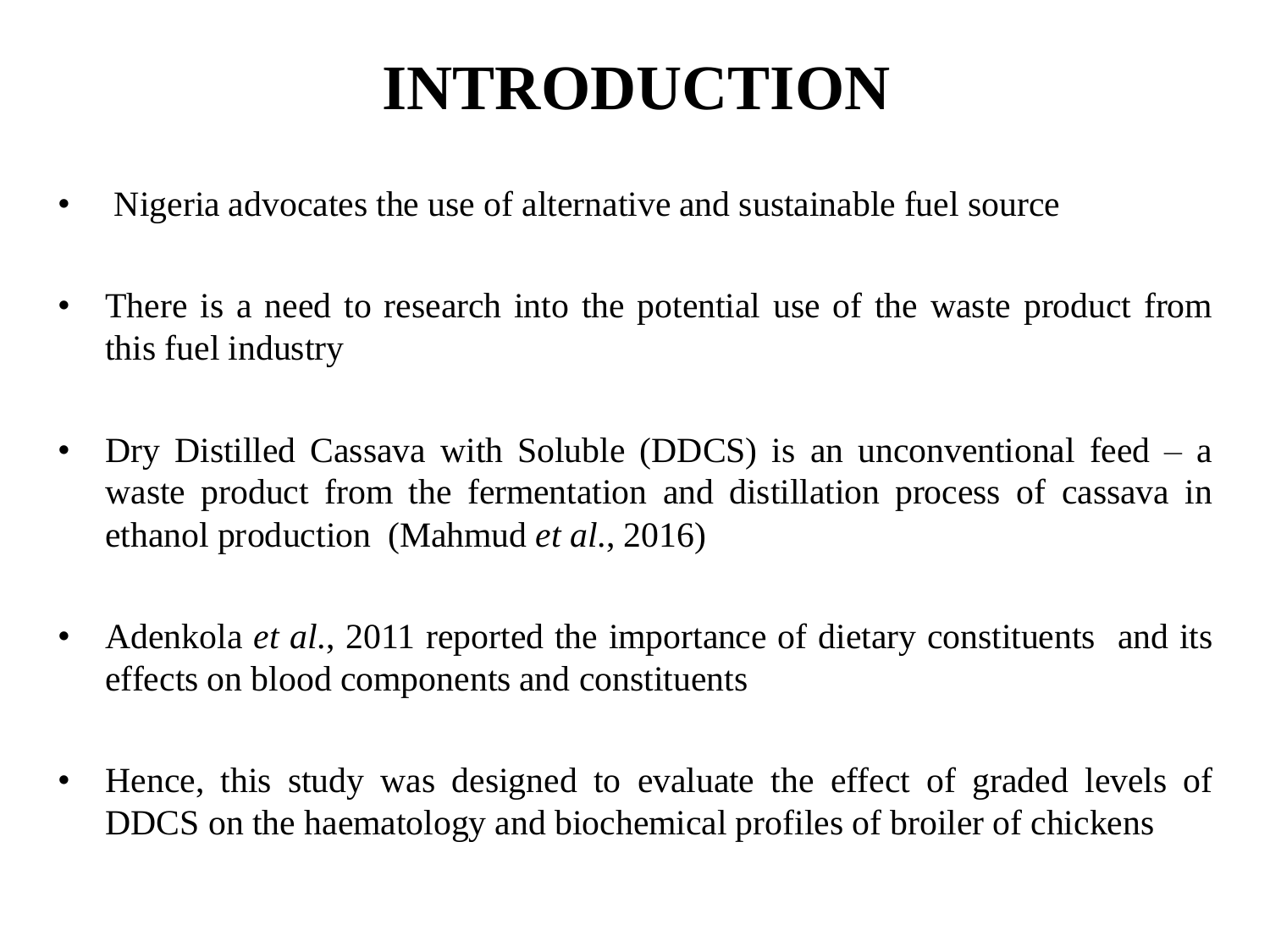## OBJECTIVES OF THE STUDY

- To determine the chemical composition of dry distilled cassava with soluble (DDCS)
- To evaluate the effect of graded levels of DDCS on the haematology and biochemical profiles of broiler of chickens.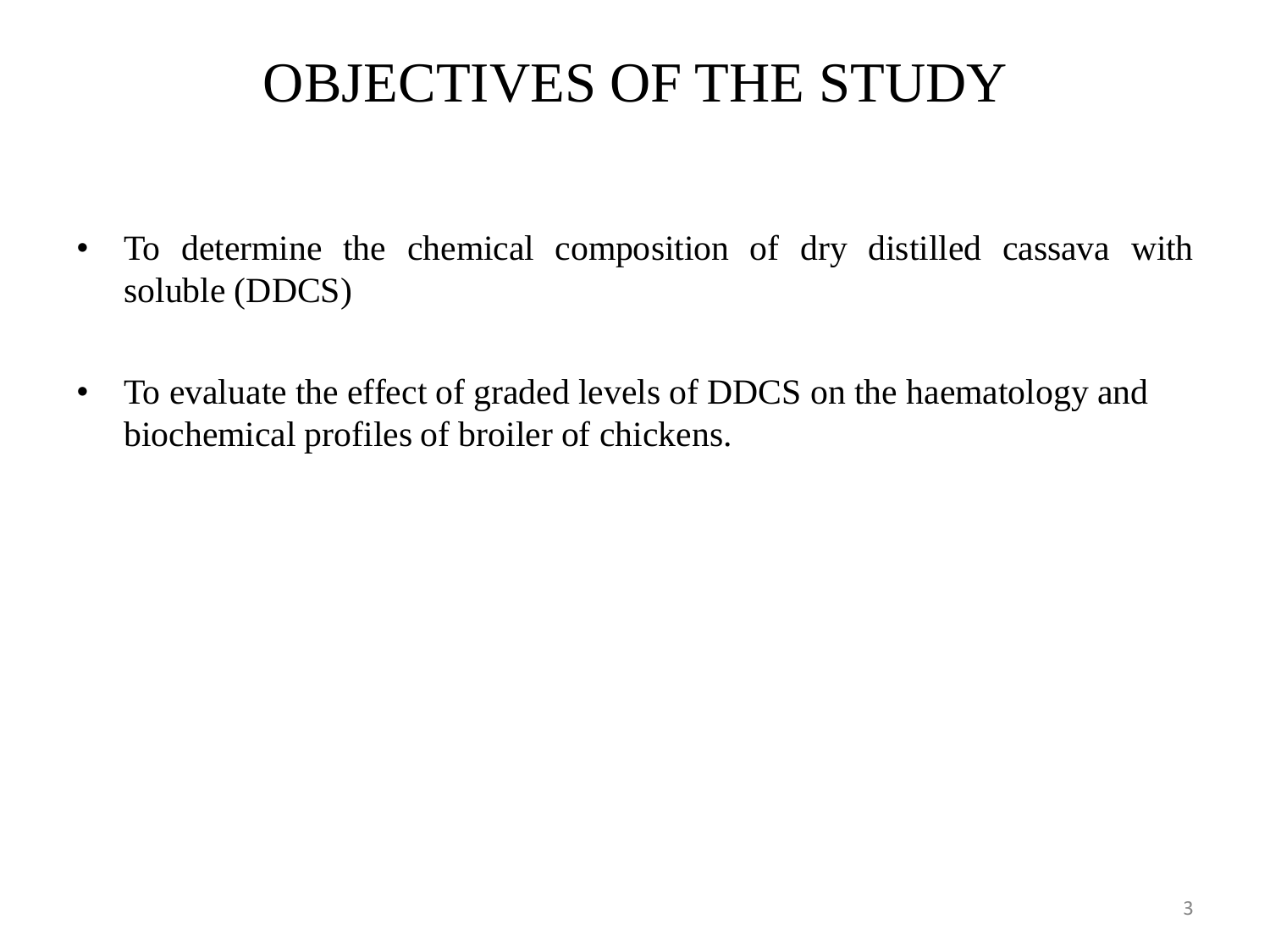## **MATERIALS AND METHODS**

- **Experimental site:** The experiment was conducted at the poultry section of the Bioresources Development Centre (BIODEC), Ogbomoso
- **Experimental material:** The DDCS used in this study was obtained from Bioethanol Production Plant of National Biotechnology Development Agency (NABDA), located in BIODEC, Onipannu, Ogbomoso, Nigeria

#### **SAMPLE PREPARATION**

- The samples were collected into jute bags from ethanol production plant using the outlet faucet (hose) of the storage tank
- The water was allowed to drain out then sundried for two days and air dried for two days
- The processed samples were stored in a sack at room temperature prior to proximate analysis by standard methods (AOAC, 1990)
- **Experimental diets:** Four dietary treatments were formulated with 0, 4, 8 and 12% DDCS inclusion (Table 3)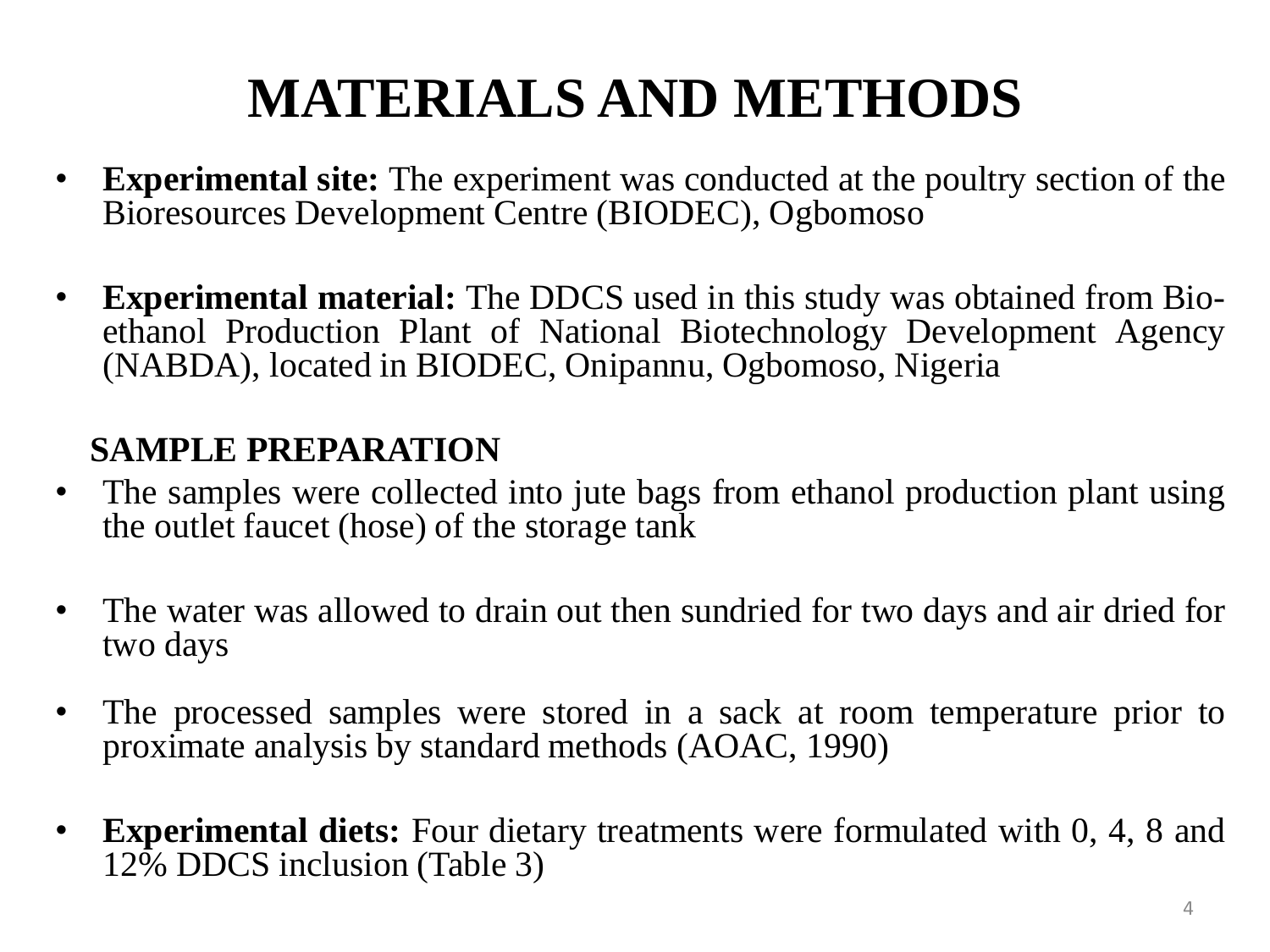#### **Experimental animal and management**

- One hundred and forty four (144) 5-week un-sexed Arbor acre strain broiler chicks were randomly allotted into four treatments with thirty six (36) birds per treatment
- The chicks were reared in brooder house for the first 28 days (0 4 weeks) after which they were allotted to dietary treatments
- Each treatment was replicated twice in a completely randomized design
- At the end of the feeding trial, the birds were starved overnight so as to empty the crop
- Four birds were selected randomly, weighed and blood sample collected via jugular puncture
- 5ml of blood sample each was collected into well labeled plain and EDTA bottles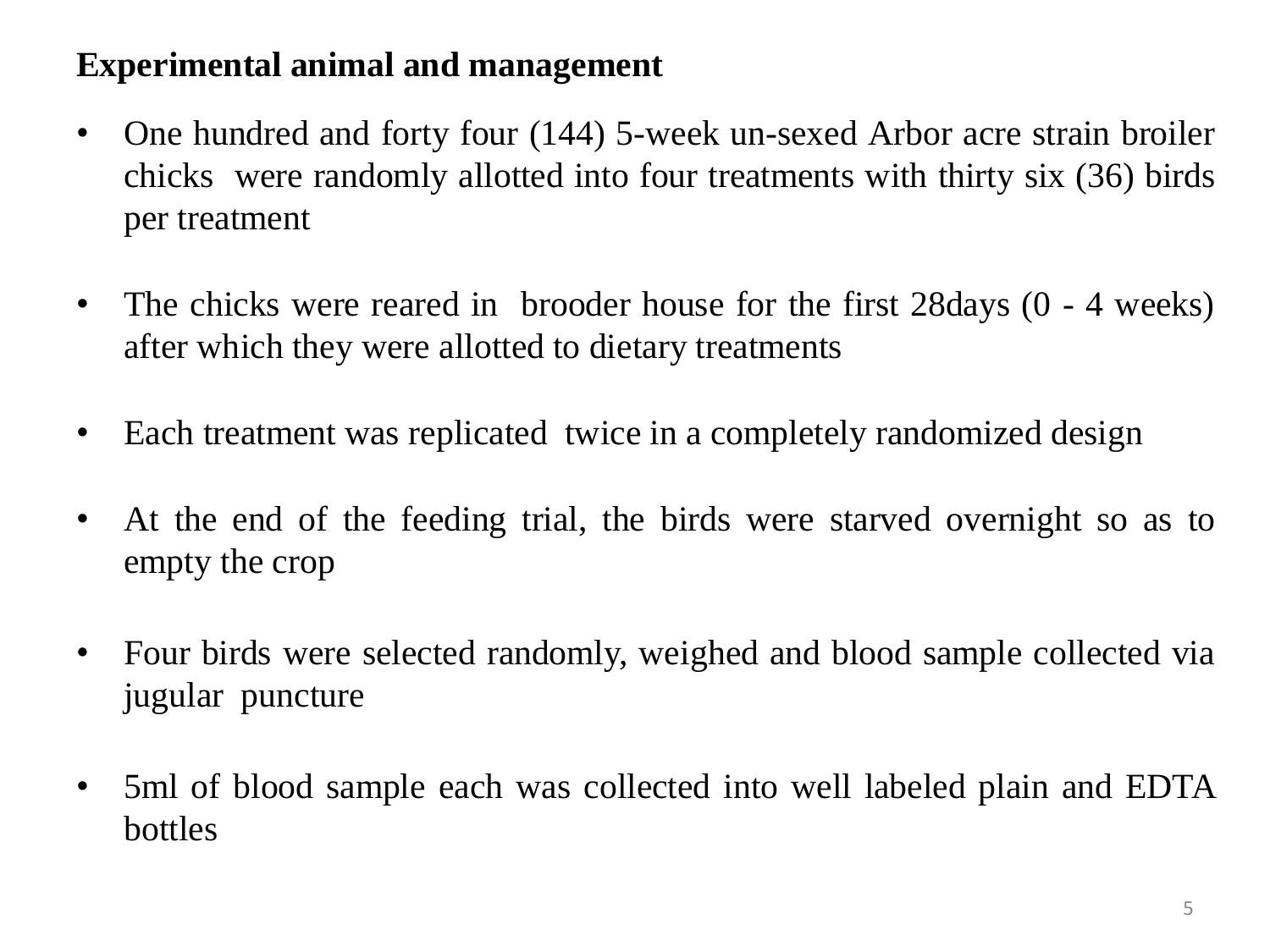- The blood sample in the EDTA-containing bijou bottles were processed for haematology while those in bottles without EDTA were processed for biochemical analysis (Baker and Silverton, 1976; Mitruka and Rawnsley (1977) )
- Data obtained were subjected to analysis of variance (ANOVA) using SAS Statistical Package, SAS 2008. The means were separated using Duncan multiple range test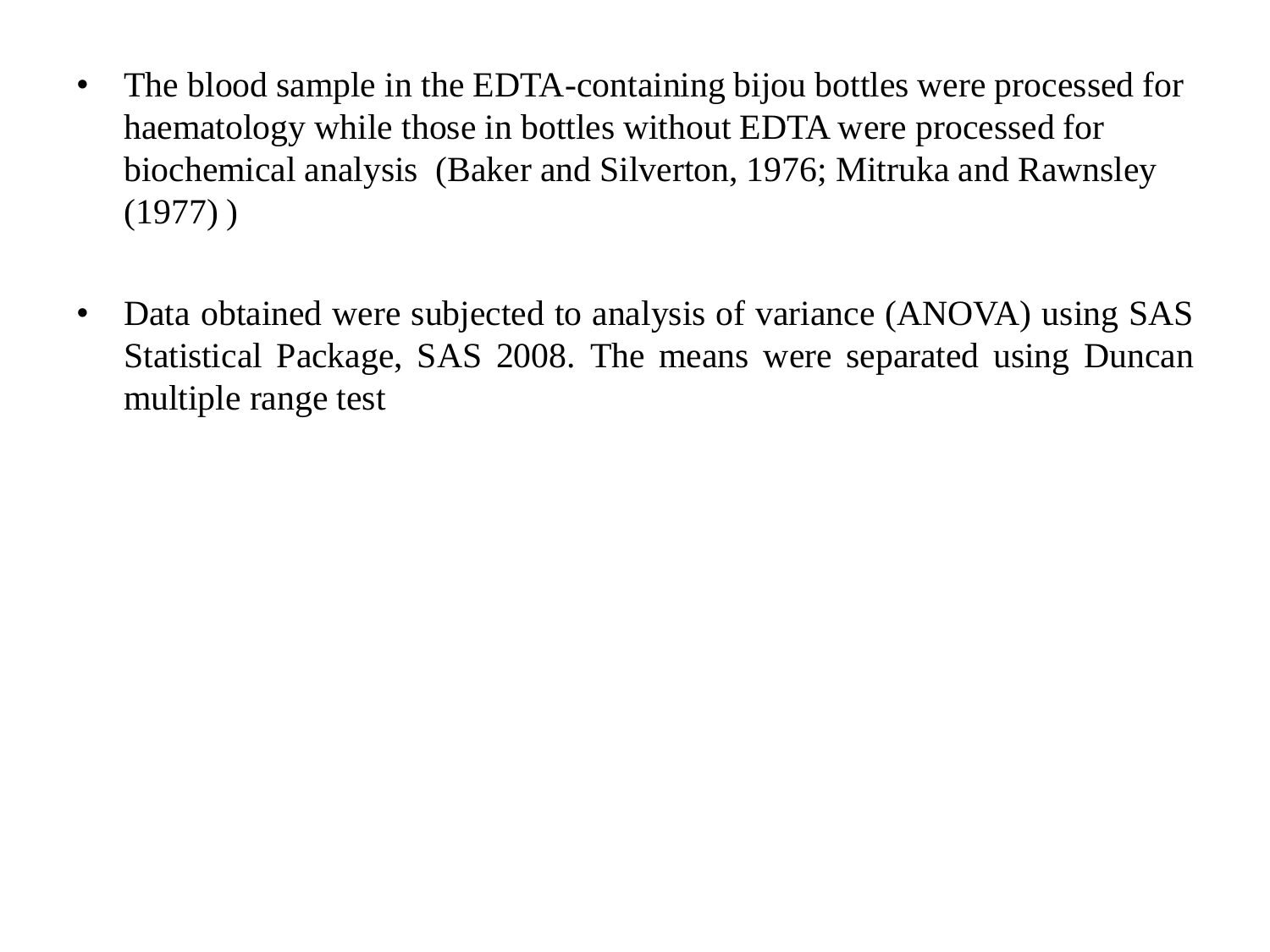### RESULTS AND DISCUSSION

#### **Table 1: Chemical composition of dry distilled cassava with soluble (**DDCS**)**

| Parameter             | <b>DDCS</b> |
|-----------------------|-------------|
| Dry matter (DM)       | 85.52       |
| Analysis % of DM      |             |
| Organic matter        | 94.54       |
| Crude protein         | 9.88        |
| Crude fibre           | 45.09       |
| Ether extract         | 0.35        |
| Ash                   | 5.46        |
| Nitrogen free extract | 24.74       |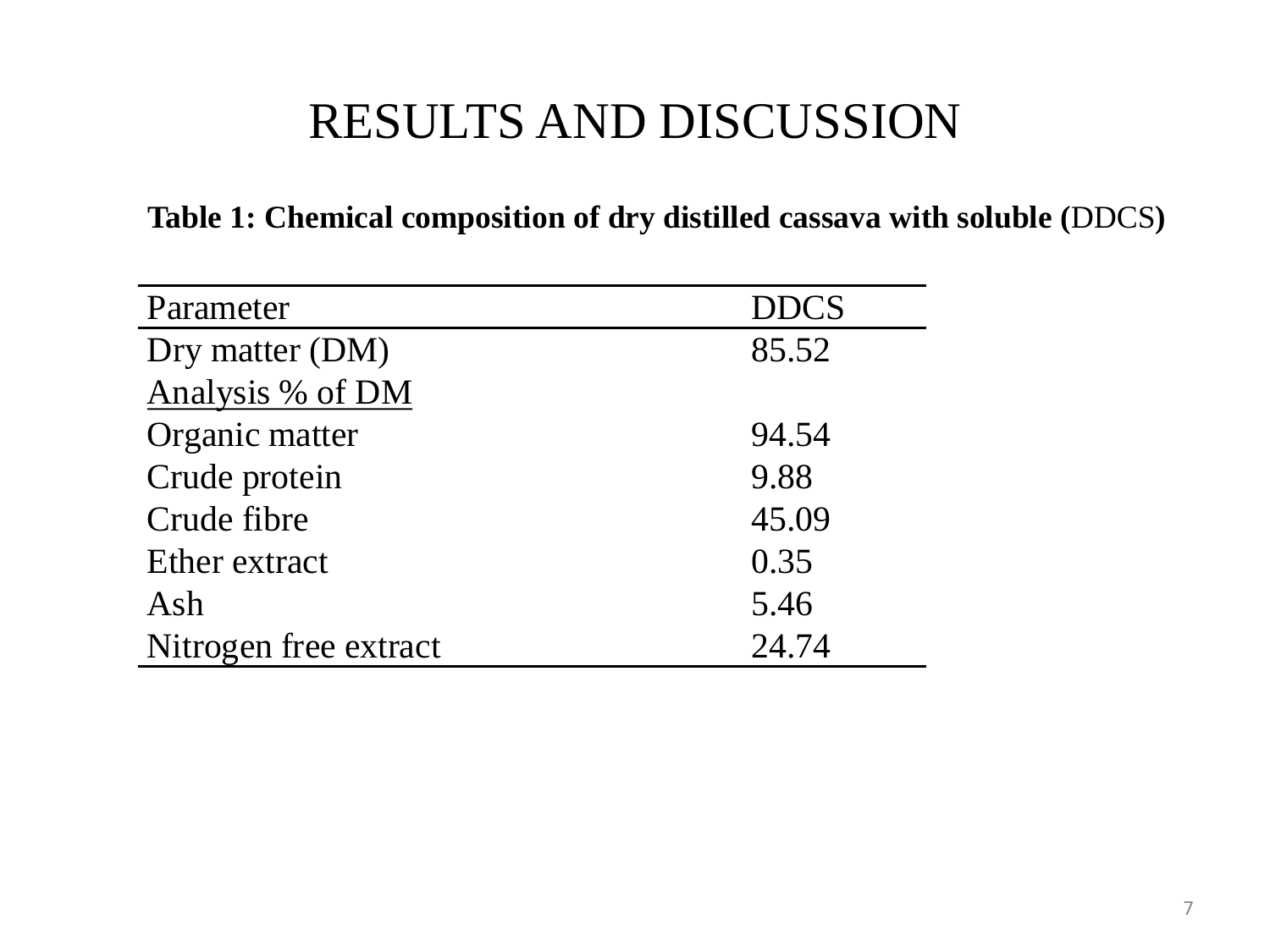| Parameter              | <b>DDCS</b> |
|------------------------|-------------|
| Saponin $(\%)$         | 0.05        |
| Alkaliod (%)           | 0.09        |
| Flavonoid $(\% )$      | 0.03        |
| Tannin $(mg/100g)$     | 0.43        |
| Polyphenol $(mg/100g)$ | 0.12        |
| Cyanide (mg/kg)        | 15.14       |
| Phytate $(mg/g)$       | 79.83       |
| Oxalate $(mg/g)$       | 0.71        |

#### **Table 2: Anti-nutritional factors of dry distilled cassava with Soluble (**DDCS**)**

DDCS :Dry Distilled Cassava With Soluble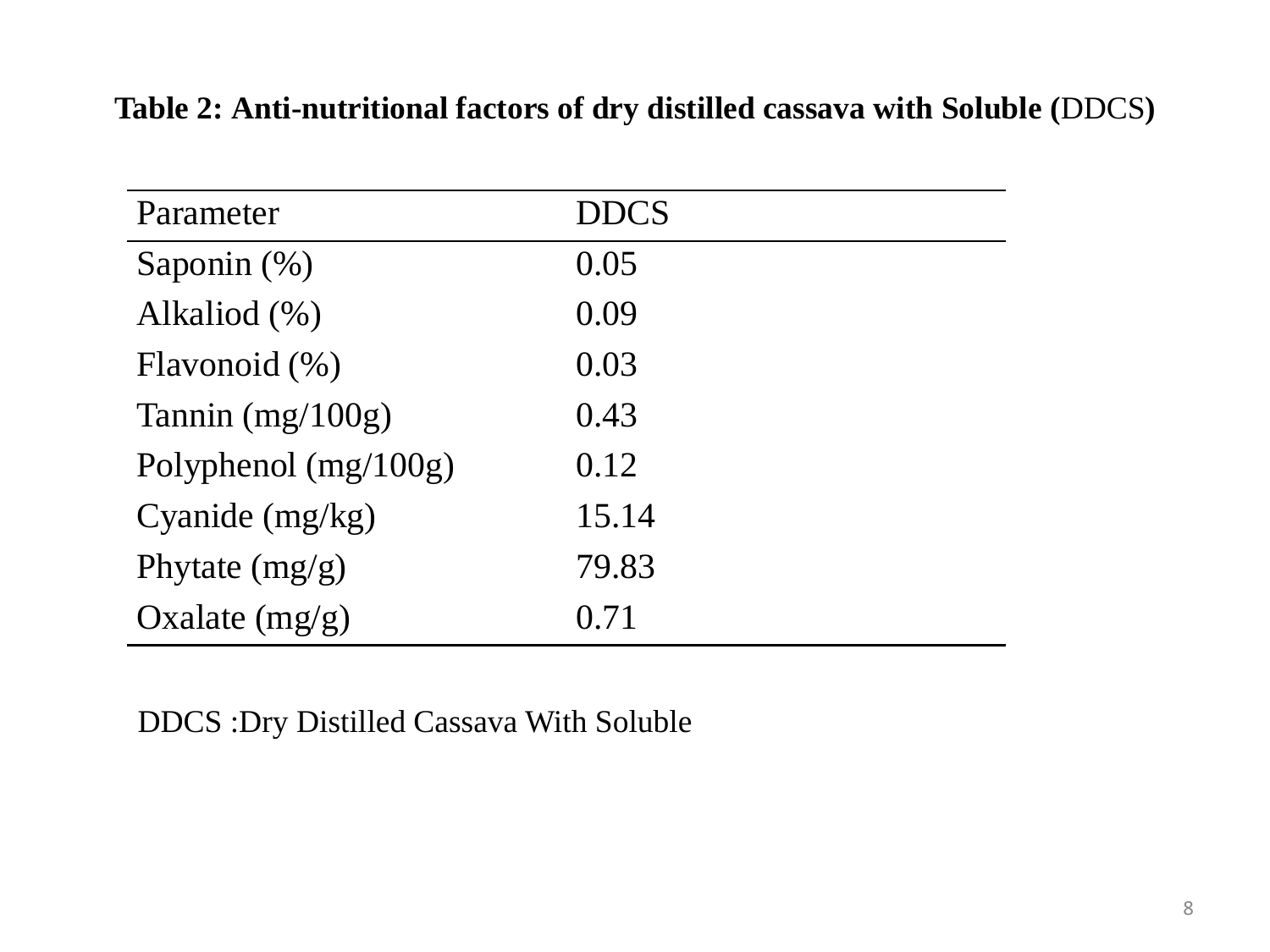| Ingredients         | $0\%$       | 4%          | 8%          | 12%         |
|---------------------|-------------|-------------|-------------|-------------|
|                     | <b>DDCS</b> | <b>DDCS</b> | <b>DDCS</b> | <b>DDCS</b> |
| Maize               | 54.75       | 54.75       | 54.75       | 54.75       |
| Soybean meal        | 28.00       | 28.00       | 28.00       | 28.00       |
| Wheat offal         | 12.00       | 8.00        | 4.00        |             |
| <b>DDCS</b>         |             | 4.00        | 8.00        | 12.00       |
| <b>Bone Meal</b>    | 3.00        | 3.00        | 3.00        | 3.00        |
| Oyster shell        | 1.50        | 1.50        | 1.50        | 1.50        |
| Salt                | 0.20        | 0.20        | 0.20        | 0.20        |
| Vitamin Premix      | 0.25        | 0.25        | 0.25        | 0.25        |
| Lysine              | 0.15        | 0.15        | 0.15        | 0.15        |
| Methionine          | 0.15        | 0.15        | 0.15        | 0.15        |
| Total               | 100.00      | 100.00      | 100.00      | 100.00      |
| Calculated % CP     | 19.65       | 19.71       | 19.41       | 19.10       |
| Metabolizable       | 2,874.22    | 2,789.42    | 2,714.62    | 2,639.82    |
| energy $(Kcal/Kg)$  |             |             |             |             |
| Crude fibre $(\% )$ | 3.73        | 4.97        | 6.17        | 7.38        |

#### **Table 3: Gross Composition of experimental diets**

DDCS : Dry Distilled Cassava With Soluble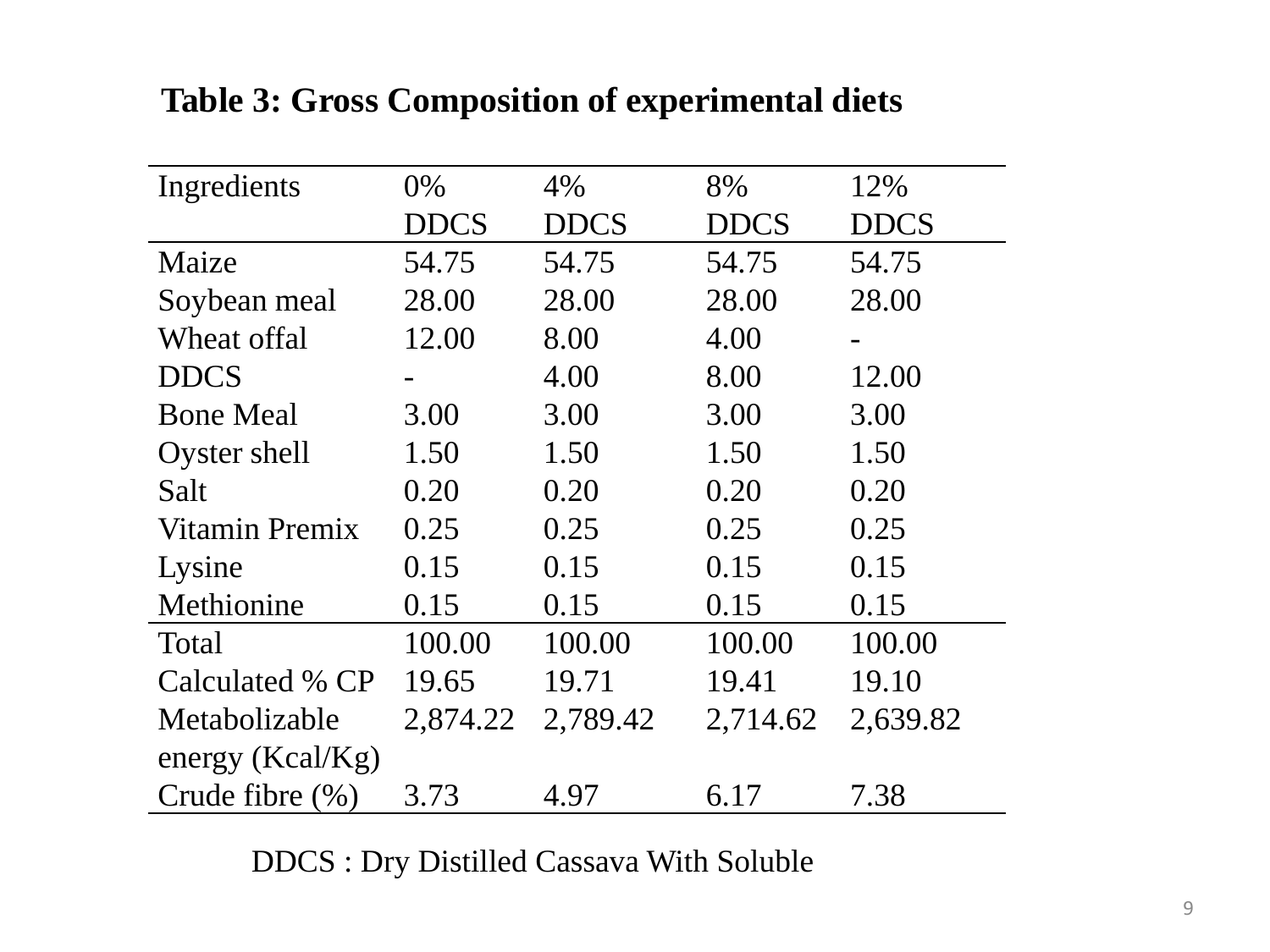| Parameter                | $0\%$       | 4%          | 8%          | 12%         | <b>SEM</b> | <b>PROB</b> |
|--------------------------|-------------|-------------|-------------|-------------|------------|-------------|
|                          | <b>DDCS</b> | <b>DDCS</b> | <b>DDCS</b> | <b>DDCS</b> |            |             |
| WBC(x10 <sup>9</sup> /L) | 109.98      | 106.23      | 105.98      | 101.50      | 2.44       | 0.74        |
| RBC (x $10^{12}/L$ )     | 2.33        | 2.14        | 2.11        | 2.23        | 0.04       | 0.14        |
| $PCV$ $(\% )$            | 30.25       | 30.33       | 29.75       | 31.33       | 0.71       | 0.92        |
| MCV(f)                   | 119.38      | 121.03      | 121.93      | 122.93      | 0.65       | 0.26        |
| MCHC (g/dL)              | 7.28        | 7.40        | 7.98        | 7.03        | 0.28       | 0.71        |
| $MCH$ (pg)               | 8.95        | 8.00        | 10.64       | 8.80        | 0.43       | 0.14        |

#### **Table 4 : Hematological parameters of broilers fed graded levels of dry distilled cassava with soluble**

a, b, c, d : Means within each row with different superscript are significantly different ( $p$ < 0.05) SEM = Standard error of mean, PROB = Probability

DDCS :Dry Distilled Cassava With Soluble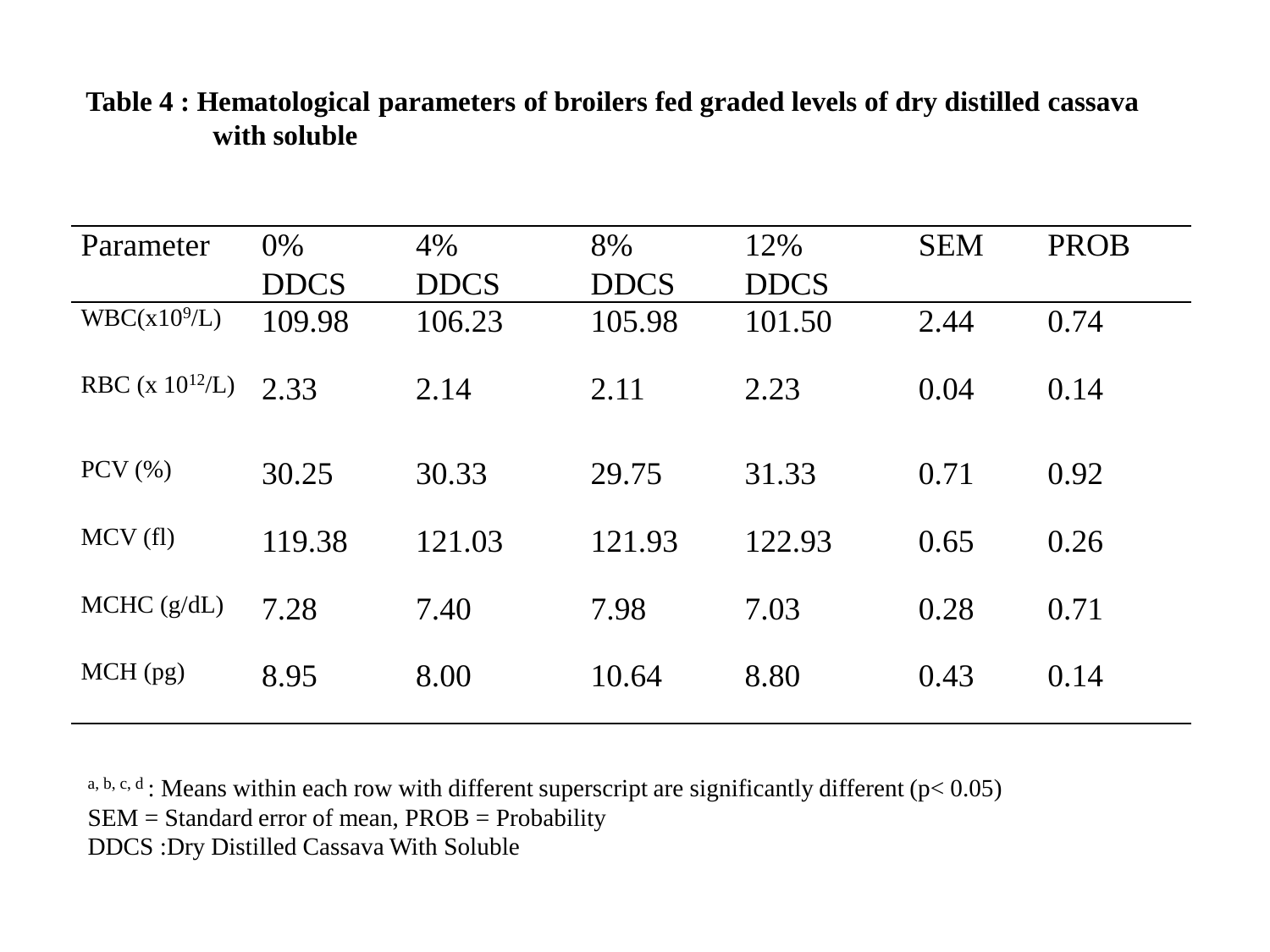#### **Table 5: Serum metabolites of broilers fed graded levels of dry distilled cassava with soluble**

| Parameter                | 0%          | 4%          | 8%          | 12%         | <b>SEM</b> | <b>PROB</b> |
|--------------------------|-------------|-------------|-------------|-------------|------------|-------------|
|                          | <b>DDCS</b> | <b>DDCS</b> | <b>DDCS</b> | <b>DDCS</b> |            |             |
| Total protein $(g/l)$    | 34.50       | 38.33       | 33.25       | 30.00       | 1.31       | 0.28        |
| Albumin $(g/l)$          | 9.28        | 10.70       | 10.93       | 13.13       | 0.65       | 0.24        |
| Globulin $(g/l)$         | 25.23       | 27.63       | 22.33       | 16.90       | 1.43       | 0.10        |
| Creatinine (umol/l)      | 46.25       | 71.33       | 61.00       | 51.00       | 5.39       | 0.42        |
| AST (IU/L)               | 87.25       | 87.00       | 92.75       | 84.33       | 2.25       | 0.65        |
| ALT (IU/L)               | 1.83        | 2.57        | 1.88        | 2.73        | 0.37       | 0.80        |
| Cholesterol<br>(mmol/L)  | 2.40        | 2.63        | 2.30        | 2.83        | 0.09       | 0.15        |
| Tryglyceride<br>(mmol/L) | 0.43        | 0.27        | 0.43        | 0.23        | 0.04       | 0.26        |
| $HDL$ (mmol/L)           | 1.80        | 1.87        | 1.75        | 2.10        | 0.06       | 0.23        |
| $LDL$ (mmol/ $L$ )       | 0.41        | 0.67        | 0.35        | 0.63        | 0.07       | 0.24        |
| Uric acid<br>(mmol/L)    | 0.48        | 0.38        | 0.46        | 0.35        | 0.03       | 0.47        |

a, b, c, d : Means within each row with different superscript are significantly different ( $p < 0.05$ ) SEM = Standard error of mean, PROB = Probability DDCS :Dry Distilled Cassava With Soluble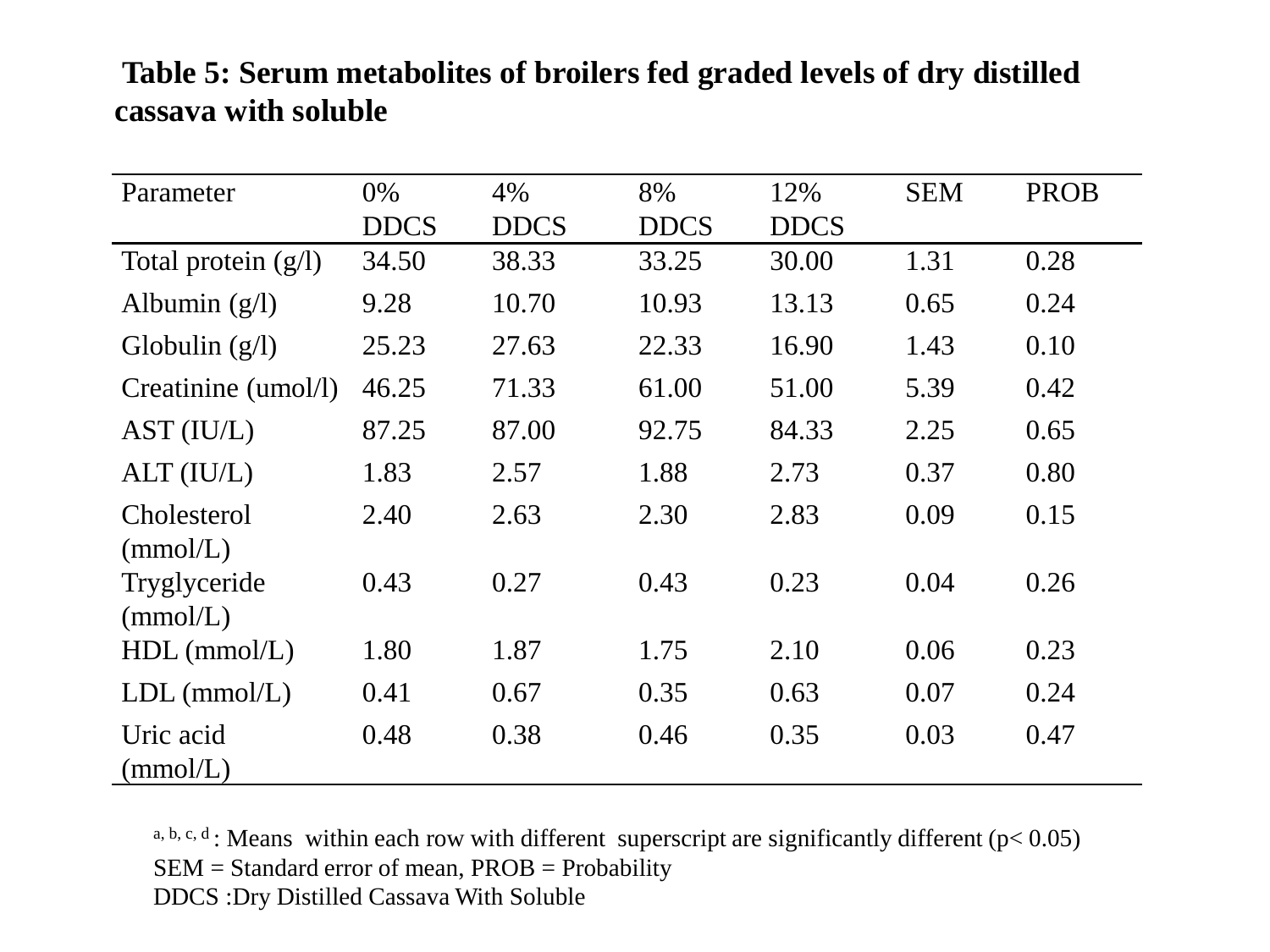## **Conclusion**

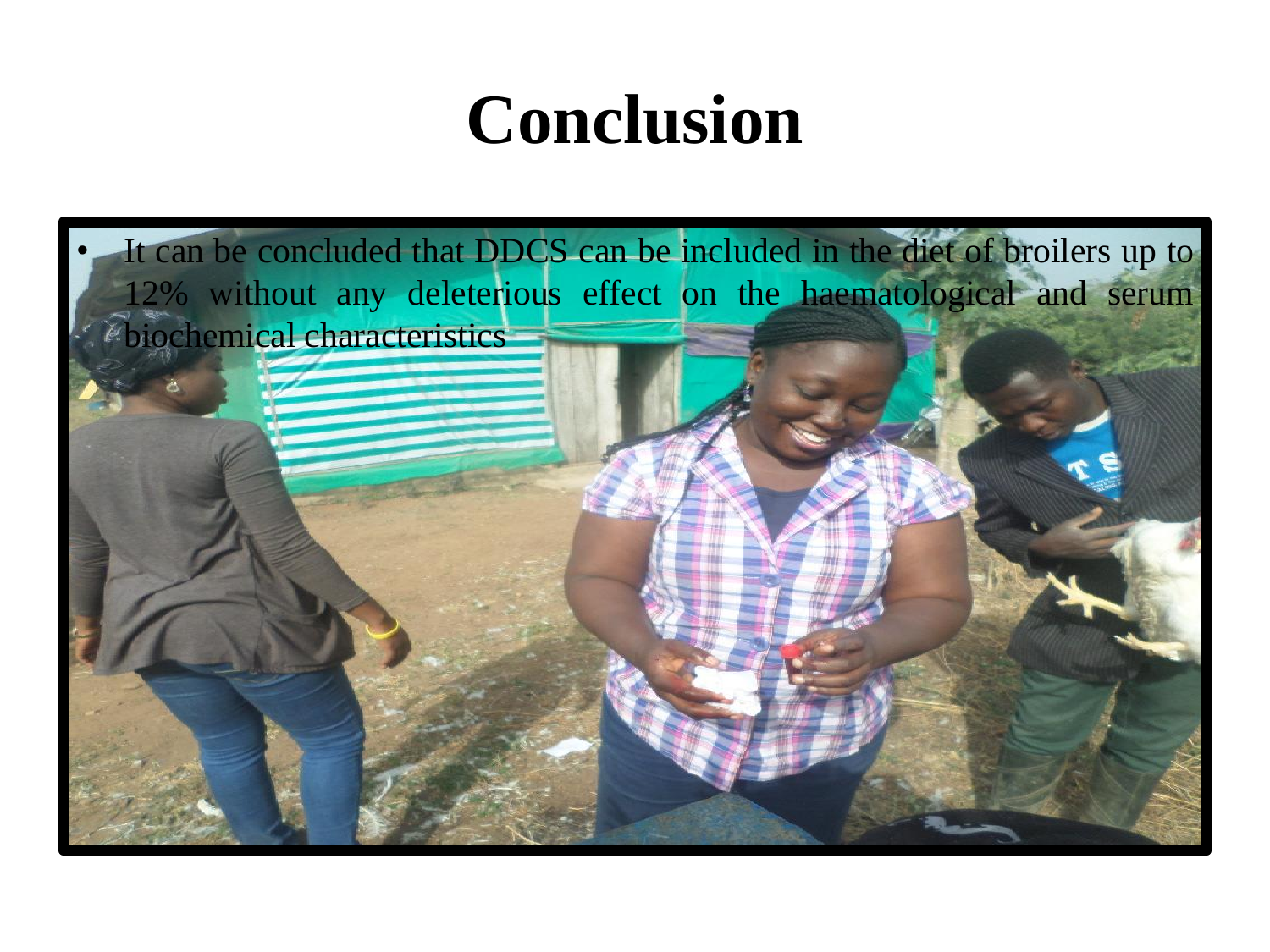## **Acknowledgment**

The researchers would like to acknowledge the support of Prof. Lucy Jumai Ogbadu, DG/CEO, National Biotechnology Development Agency, Abuja, Nigeria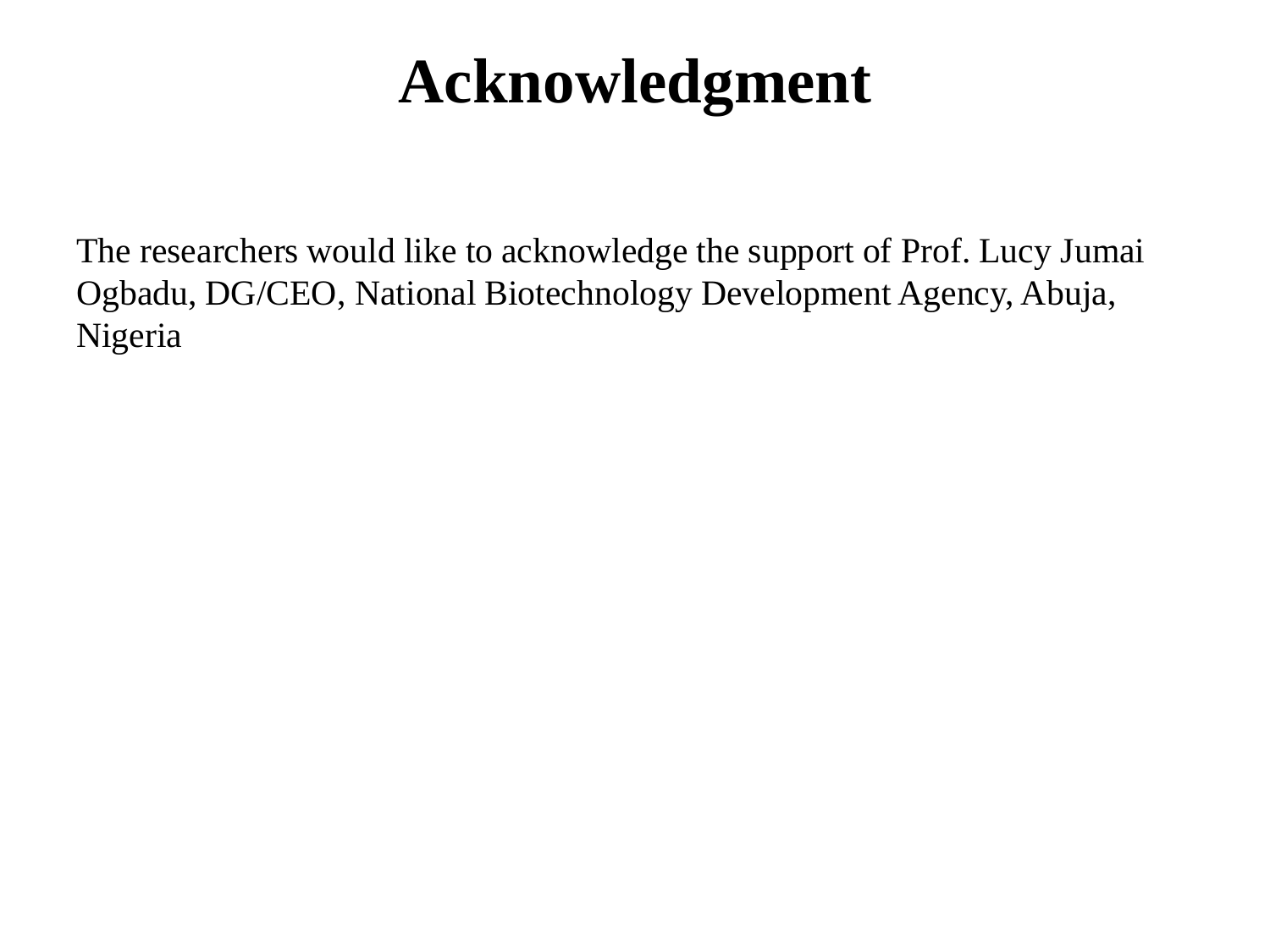## **References**

- **Adenkola, A. Y., Idoga, E. S. and Tughgba, T. 2011.** Comparative assessment of erythrocyte osmotic fragility and heamatological parameters of broiler and local chicken during the hot-dry season in Makurdi, Nigeria.Proceedings of 36th Annual Conference of *Nigerian Society of Animal Production,*University of Abuja, Nigeria. pp 117-119.
- **Adeyemo, I. A. and Sani, A. 2013.** Haematological parameters and serum biochemical indices of broilers chicken fed *Aspergillus niger* hydrolyzed cassava peel meal based diet. *International Journal of Recent Research Aspects,* 15(3), pp 410-415.
- **Akinola, L. A. and Etuk, M. O. 2015.** Haematological and Serum Biochemical Responses of Broilers Fed Varying Levels of Indomie Waste-Based Diets. *IOSR Journal of Agriculture and Veterinary Science* (IOSR-JAVS), Vol. 8(1), pp 66-70.
- **Ari, M. M. and B. A. Ayanwale, B. A. 2014.** Serum Profile and Growth Indices of Broilers Fed Diets Containing Alkaline Treated Soyabeans. *Asian Journal of Poultry Science, 8: 9-15.*
- **Baker, F. J. and Silverton, R. E.** (1976). Introduction to Medical Laboratory Technology, *Butterworth & Co. Ltd.,* 735pp.
- **Mahmud, M., Maidala, A., Dantata, I. J. and Turaki, H. 2016.** Blood Profile and Serum Biochemical Parameters of Broiler Chickens Fed Three Local Sorghum Varieties Grown in Bauchi State. *International Institute of Academic Research and Development*, pp 35-40.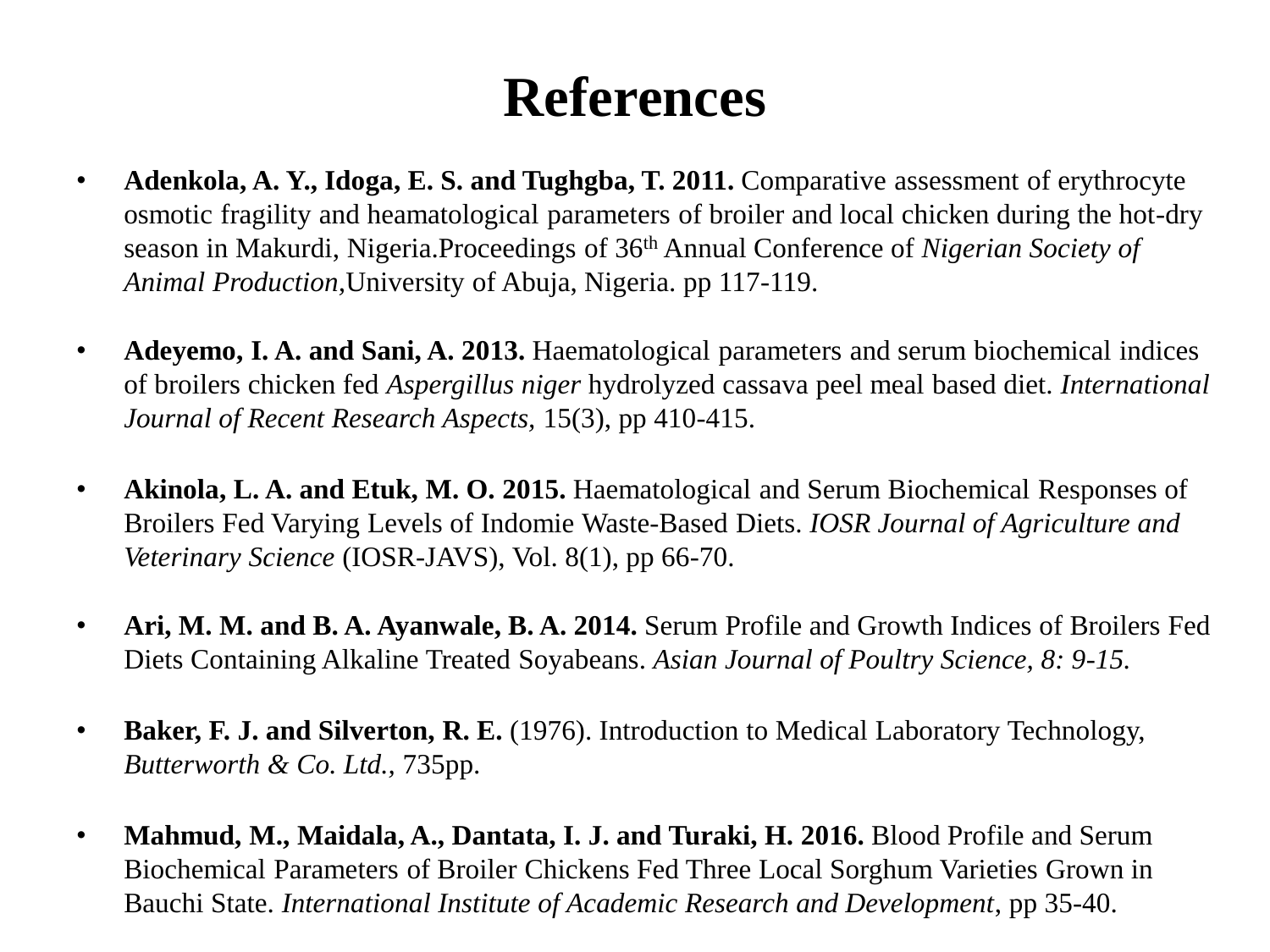- **Mitruka, B. M. and Rawnsley, H. M. 1977.** Clinical biochemical and Hematological reference values in normal experimental animals, New York, Masson, pp: 100 – 200.
- **Owosibo, A.O., Odetola, O. M., Odunsi, O. O., Adejinmi, O. O. and Lawrence-Azua, O. O. 2013.** Growth, haematology and serum biochemistry of broilers fed probiotics based diets, *African Journal of Agricultural Research,* Vol. 8(41), pp. 5076-5081.
- **Randox procedure, 2010.** Randox procedure for standard biochemical procedures. Second edition. *[www.randox.com](http://www.randox.com/)*
- **Reitman, S. and Frankel, S. 1957.** Procedure for analysis of alanine amino transferase and aspartate amino transferase. *American Journal of Clinical Pathology, pp* 28:56.
- **Robertiello, A. 1981.** Upgrading of Agricultural and Agroindustrial waste: The treatment of distillery effluents (vinasse) in Italy*. Agriculture Waste*, 4:387.
- **Trautwein, J., Chudaske, C., Roser, W. and Dusel, G. 2008.** Effect of distilled dried grains with solubles, with or without supplementation of NSP-hydrolysing enzymes on broiler performance. Proceedings of the 10<sup>th</sup> Tagung Schweine und Geflugelernahrung, Halle/Saale, Germany, pp 123-125.
- **Zanu, H. K, Adom, S. O. and Appiah-Adu, P. 2012.** Response of cockerels to diets containing different levels of sheanut cake. *Agricultural Sciences Research Journals* Vol. 2(7), pp. 420 – 423.